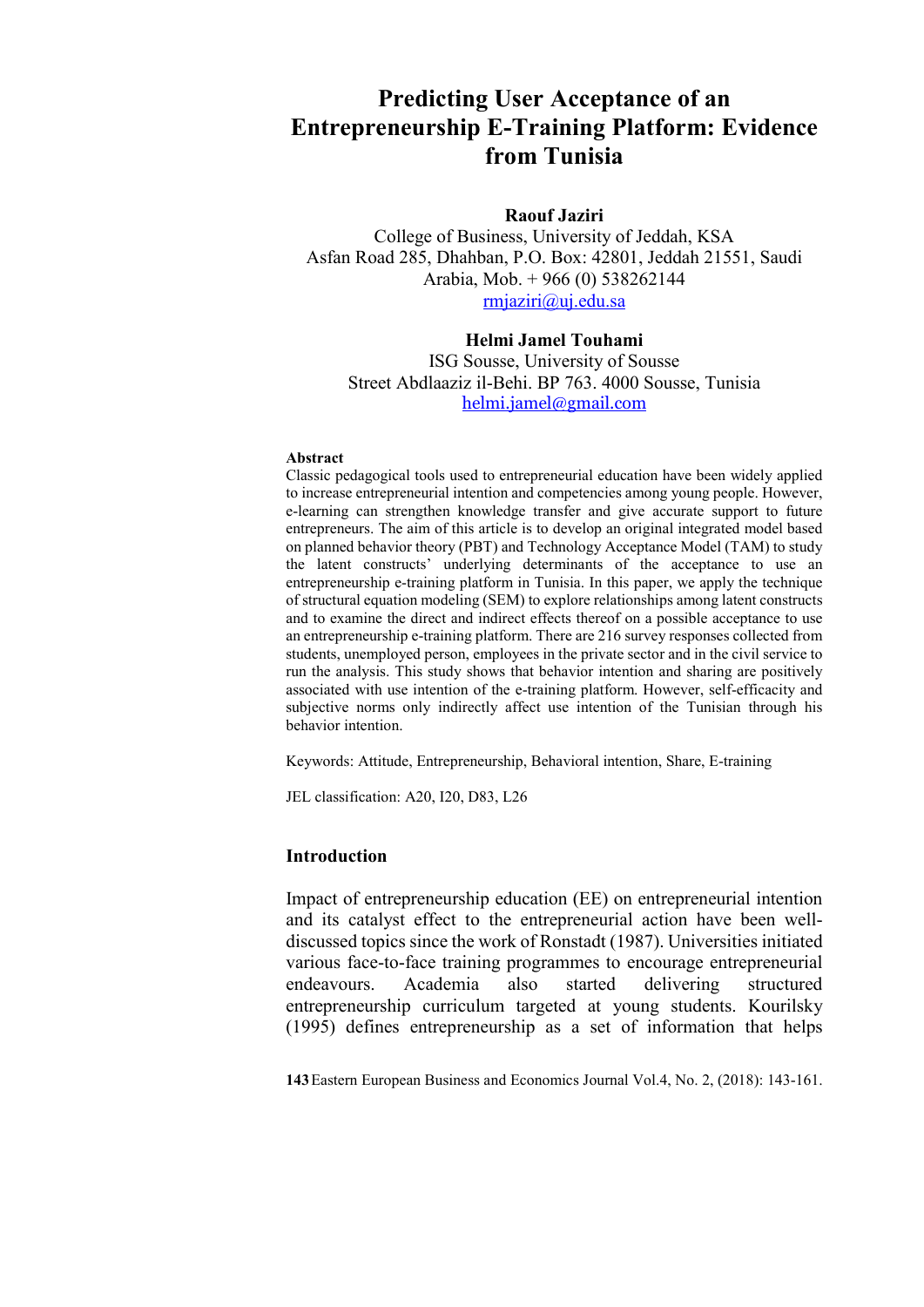learners to better manage all the conditions for starting a business. In other words, the learner who pursues face-to-face entrepreneurial training can mobilize resources; he can also manage risks and opportunities so that he can launch his own project. Gibb (2002) shows that entrepreneurial education is not only preserved for future entrepreneurs, but also for employees in the private and public sectors who are capable of entrepreneurship and innovation.

After the revolution, the Tunisian economy has been influenced by social movements. The deterioration of living conditions and the rise in unemployment are on the agenda of all the economic development programs of the country. In fact, entrepreneurship could be catalyst to combine economic goals with social goals. Government authorities encourage the creation of small and medium-sized enterprises to cope with the difficulties linked to unemployment. This fragile economic and financial situation, should lead us to ask the question: how to instill the entrepreneurial culture among young Tunisians using ICT? Several authors argue that there are many factors influencing entrepreneurial intention, such as gender and entrepreneurship training (Rosenblatt et al., 2008; DeTienne and Chandler, 2007; Wilson et al., 2009). These factors influence the intention of business creation among young people in general and students in particular cases (Souitaris et al., 2007; Henry et al., 2005; Wilson et al., 2009; Chen et al., 1998). There is a strong relationship between the level of education of the individual and the entrepreneurial process (Çelik, 2006). In addition, face-to-face teaching or training at the higher education level has a very important role for entrepreneurs because it develops hard and soft skills of students and it encourages entrepreneurship action (Tusiad, 2002 - cited in Ibicioglu et al., 2009, p. 94).

This study applies an integrated model to test the direct and indirect effects of some latent variables on the intention to use an entrepreneurship e-training platform. The planned behavior model modification is considered as one contribution to the field of Technology acceptance model based on Ajzen's framework.

The paper is structured as follows. The first part includes the theoretical background of the integrated model and hypotheses. The data and methodology are described in the second part. Finally, the discussion concludes the paper.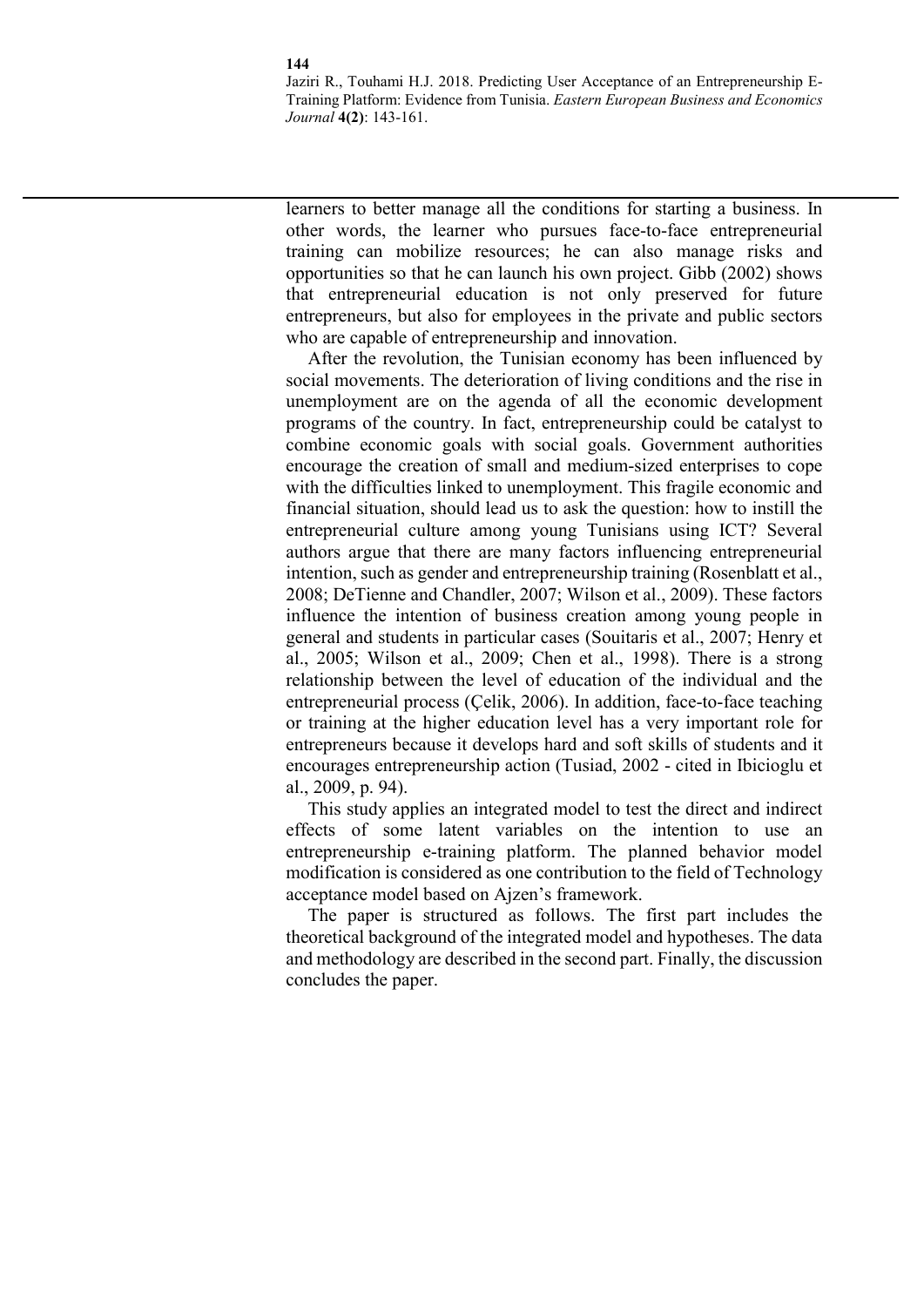#### **Theoretical framework of the integrated model**

#### *Entrepreneurship Education*

The famous Peter Drucker's citation (1985): "*Entrepreneurship is neither science nor art, it is practice*" has strongly influenced entrepreneurship education and training. In addition, David McClelland (1964) argued that entrepreneurs can be created through training interventions.

The development of entrepreneurship education as a research area was not limited to the USA; it started disseminating among United Kingdom and other European countries. Harry Matlay's work focused on entrepreneurship education defies in UK universities (Matlay, 2003; 2005; 2006; 2009). Entrepreneurship education encourages the creative thinking and boosts an individual' self-confident. It reinforces the concept of taking the initiative and being able to face against failure. Moreover, Gibb (2005) concluded that the act of entrepreneurship does not only include the launch of the company but also the capacity of the individual. He shows also that the entrepreneurship training allows the entrepreneurs to better face complex conditions in an uncertain environment. Therefore, the entrepreneurship training improves the qualities of individuals such as their intelligence, the fact of being able to take the initiative, be creative and innovative. In fact, Entrepreneurship education enable young people to discover a real world full of adventures, risks, threats and opportunities (Henry et al, 2005).

In Tunisia, the education of the entrepreneurship is relevant for the individuals at all level and whatever their educational domain is. The government is expecting that training will influence the career choices of youths from the search for public employment to self-employment and business creation. Classical Entrepreneurship education can support the entrepreneurial capabilities of academic entrepreneurs (Jaziri & Paturel, 2009). Face-to-face training plays an important and focal role in the development of the entrepreneurial act. It also develops the spirit of being innovative and able to take the initiative.

Professional training in entrepreneurship allows individuals to improve their hard skills to create businesses. Rae (2005) further asserts that an entrepreneur needs training in order to develop the creative aspect and innovation (Arts) and also to strengthen hard skills of the individual (science).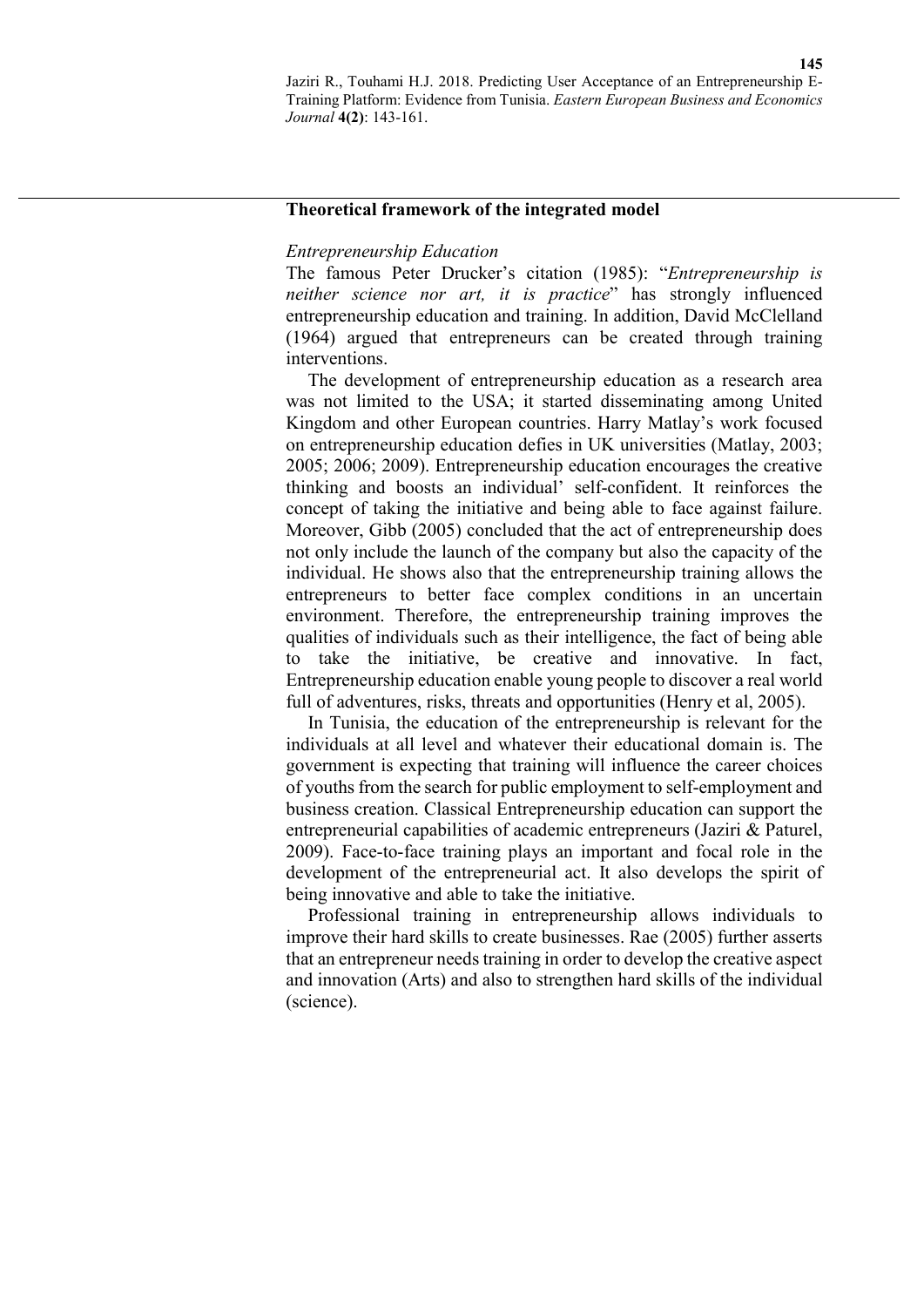Entrepreneurship education faces challenges in using ICT. Universities have to customize entrepreneurship-training programmes using ICT such as e-learning platform to satisfy needs of the trainees (students, nascent entrepreneurs, workers, etc.).

#### *E-training platform of entrepreneurship*

Jaziri and Ben Hassen (2015) argued that Teaching Entrepreneurship on a virtual environment, eespecially through online platforms might be considered as an active pedagogic method. They also stipulate that "*elearning can now serve us, while being a recognition and motivation tool that transforms access to knowledge into a driving tool".* Studying the intention to use an entrepreneurship e-training platform is thus a practical and useful approach to understanding actual behavior in the Tunisian context. The theory of planned behavior explains that behavioral intention is a product of an individual's attitudes, perceived behavioral control, and perceived social norms (Ajzen & Fishbein, 1980). The use intention of such e-training platform, then, is a planned behavior shaped by an individual's attitude toward usefulness, perceptions of self efficacy to operate and perceptions of its utility.

According to the literature, researchers are trying to identify several factors influencing the technology acceptance model (TAM). Davis et al. (1989) show that ease of use is a key factor in the acceptance of a new technology. In addition, perceived ease of use influences the use of new technology (Moore and Bendast, 1991). This leads to the first hypothesis regarding the relationship between perceived usefulness as a TAM factor and the intention to use the entrepreneurship e-training platform:

H1: Perceived ease of use influences attitudes toward the use of an entrepreneurship e-training platform.

 Davis et al. (1989) show that perceived utility is "*the subjective probability that the use of technology would improve the way a user could complete a given task*". The "Utility" is a TAM variable and indicates whether the new technology in a specific case is advantageous. Therefore, we can define the second hypothesis as follows:

H2: The perceived usefulness influences the attitude toward the use of an entrepreneurship e-training platform.

 A large body of previous research has shown that compatibility is an external variable that also influences the adoption of an innovation or a new technology (Davis, 1989; Corrocher, 2011; Liao & Lua, 2008;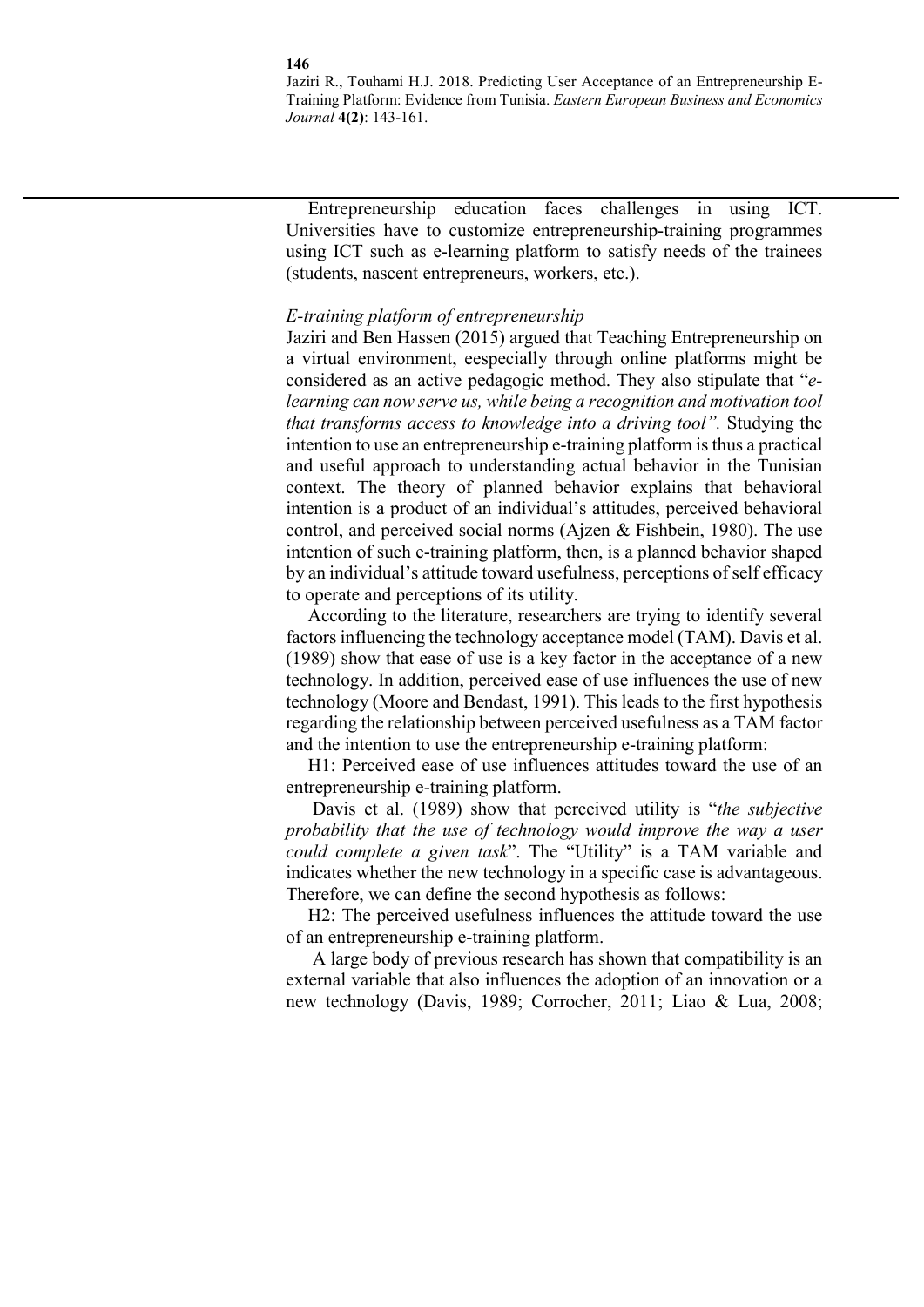Moore & Benbasat, 1991). We therefore propose the following hypothesis for empirical testing:

H3: Compatibility influences attitudes towards the use of an entrepreneurship e-training platform.

The sense of self-worth is an essential factor in the measurement of the attitude of individuals. According to a study by Bock et al. (2005), on a sample composed of 154 managers from 27 Korean organizations, they show that the value of "Self-Worth" has an effect on the acceptance of new technology. Therefore, we can suggest the following hypothesis:

H4: The sense of self-worth influences the attitude towards the use of an entrepreneurship e-training platform.

On the other hand, attitude indicates positive or negative behavioral assessment (Ajzen and Fishbein, 1980; Davis, 1989). Attitude can be defined as the perception of joy or dissatisfaction of the individual (Triandis, 1980). In the technological concept, the attitude towards an innovation or new technology can be measured through user behavior (Daamen et al., 1990). This leads to the following hypothesis:

H5: The attitude influences acceptance of the platform of distance entrepreneurship training.

Fishbein & Ajzen (1975) argue that subjective norms have an influence on behavioral intention, which in turn influences the behavior of the individual when using an innovation. Therefore, the following hypothesis can be defined:

H6: Subjective norms influence the individual's behavioral intention.

Bandura (2007) argue that Self-efficacy is people's judgment about their abilities to organize and execute the required actions to achieve certain types of performance. It is not interested in the competence we have, but in the judgment of what we can do with whatever skills we have. According to our model, within an online environment focus on entrepreneurial training, self-efficacy can be considered as an interesting variable of behavioral intention (Henry & Stone, 1995). This leads to the following hypothesis:

H7: Self-efficacy influences the individual's behavioral intention.

The organizational climate has an important role in measuring the behavioral intention of the individual. It can be defined as the way members of an organization react to each other. In addition, researchers such as (Bang et al., 2000; Tuten & Urban, 1999) show that the organizational climate directly influences the behavioral intent of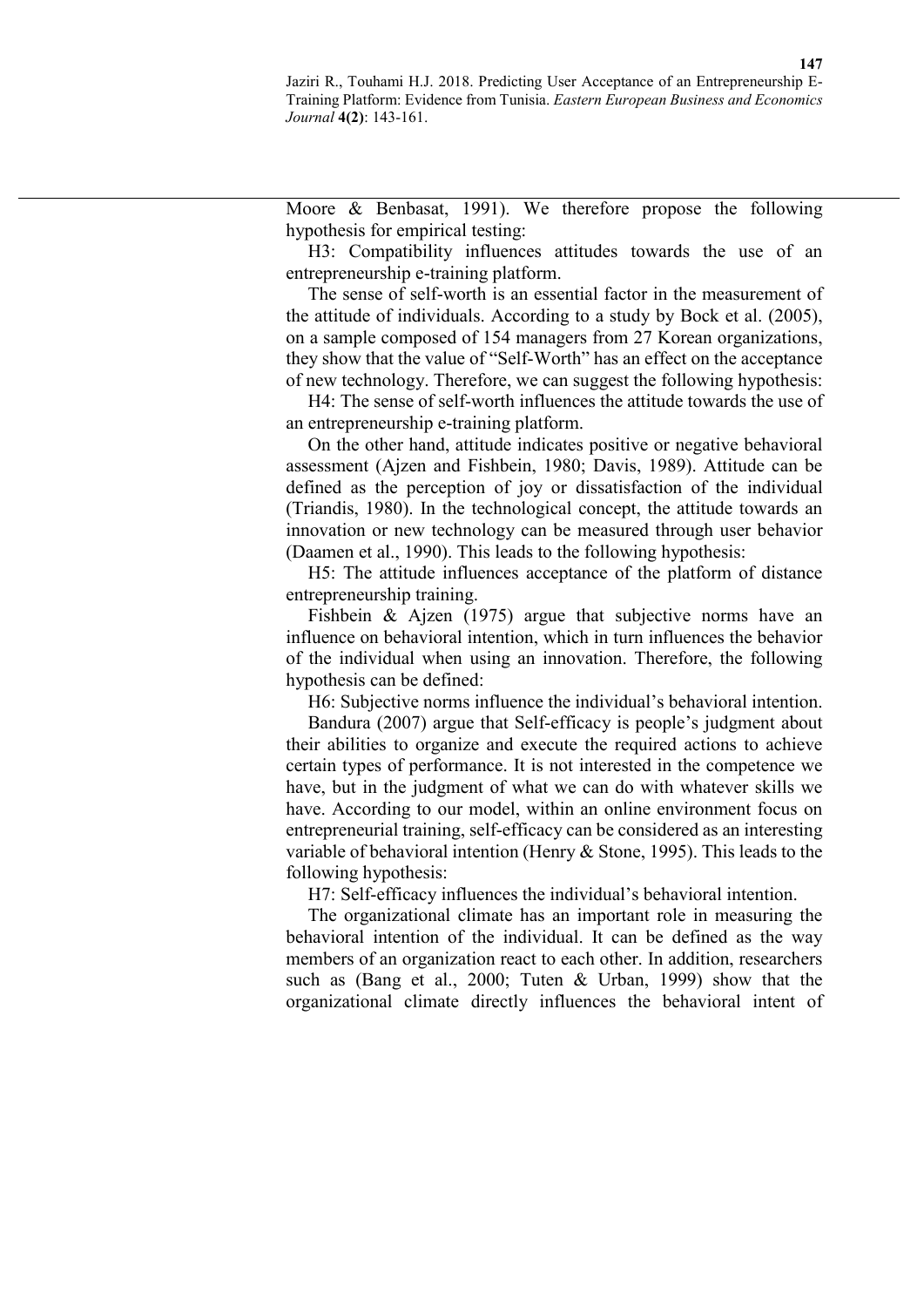individuals and that the latter directly influences the use of new technologies. Therefore, we propose the following assumptions:

H8: The organizational climate influences the behavioral intention of individuals.

H9: Behavioral intention influences acceptance of the use of an entrepreneurship e-training Platform.

Chen et al. (2009) study the sharing of knowledge and information in the e-learning domain. They argue that sharing information, skills and experiences from multiple sources can be defined and disseminated to other learners and trainees. Many researchers suggest that sharing directly influences the intention to use an innovation (Jarvenpaa & Staples, 2000). Consequently, we propose the following assumption:

H10: Sharing directly influences the intention to use the Entrepreneurship e-training Platform.

The structural integrated model is presented in Figure 1.



#### **Data and methodology**

## *Sample characteristics and procedure*

Our study is based on a sample of 216 young Tunisians such as students, unemployed, employees in both private and public sector. Our sample is marked by diversity at the geographical level by selecting individuals

#### **148**

Fig. 1. Integrated research model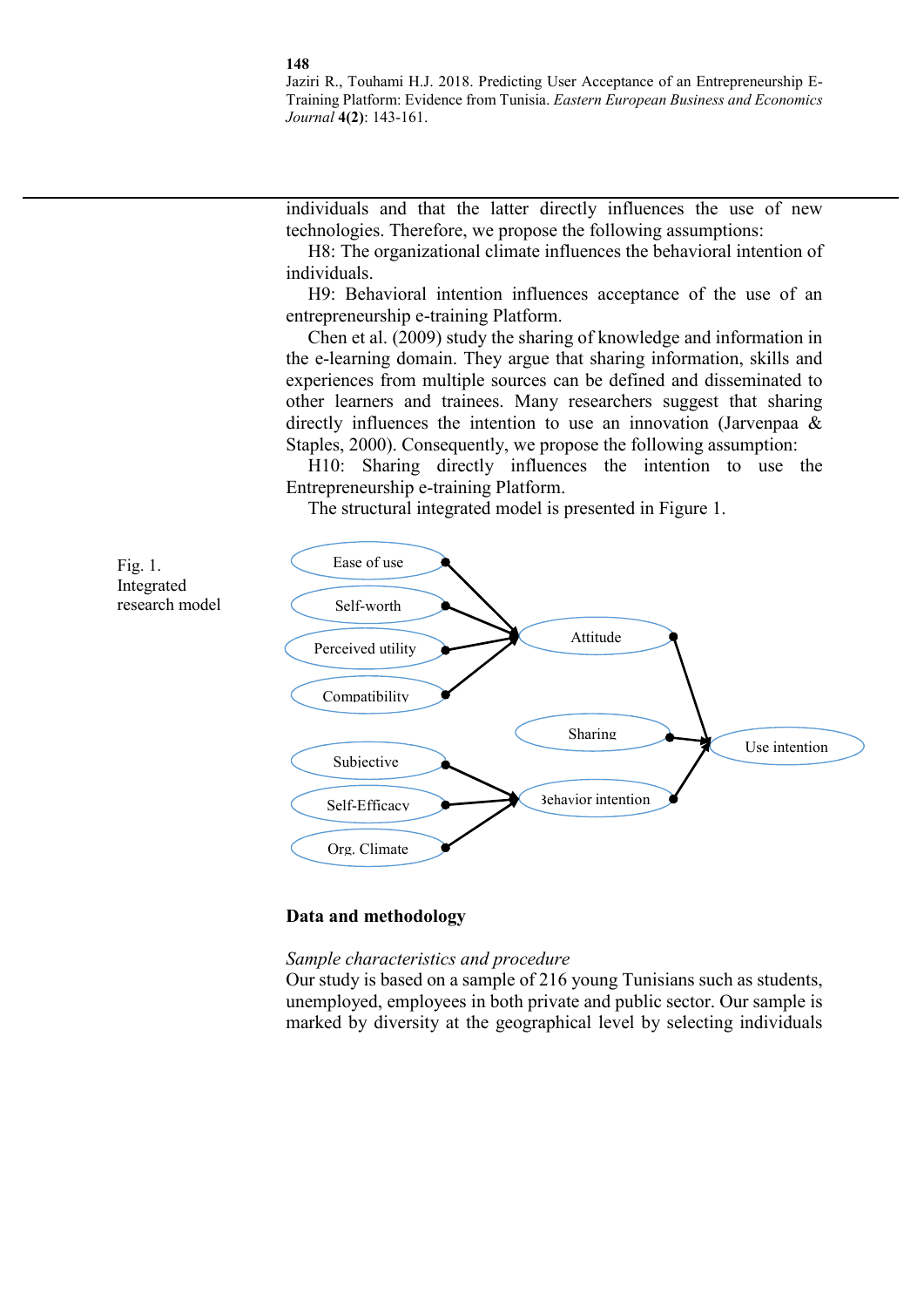from different country regions (north, center, south, east, and west). A web link of the online questionnaire was sent by e-mail and posted in forums and portals of different universities. The total sample is 216 individuals.

In this study, the technique of structural equation modeling (SEM) is applied to examine the proposed hypotheses. SEM is a suitable technique to test latent constructs and uncover the relationships between them (Bollen, 1989). The statistic software SPSS AMOS is used to run the SEM analysis.

The table below shows some of the characteristics of our sample. Regarding the age of the individuals participating in this research, the majority of individuals are students (42.6%) aged 20-30 years (64.8%), lives in the northeast of the country (52.3%). In addition, 27.8% of the respondents are employees in the private sector versus 6.9% in the Public Service and nearly 23% of them are looking for a job. Table 1 summarize the sample description.

| Age $\%$         | Gender $\%$     | Region $%$            | Occupation $\%$            |
|------------------|-----------------|-----------------------|----------------------------|
| $[20-30] = 64.8$ | Male = $54.2$   | Northeast $= 52.3$    | Student = $42.6$           |
| $[30-40] = 31.9$ | Female = $45.8$ | North West $= 2.8$    | Looking for a job = $22.7$ |
| $[40-50] = 2.8$  |                 | East Central = $31.5$ | Public Service = $6.9$     |
| $50 + 0.5$       |                 | $Midwest = 3.2$       | Private sector = $27.8$    |
|                  |                 | South East $= 10.2$   |                            |

Table 1. Sample description

#### *The measurement model*

Specifically, our conceptual model is based on a hypothetical deductive reasoning approach. In this study, we use quantitative data analysis. Quantitative analysis makes it possible to relate variables and predict cause-effect relationships or to verify theories (Bordens & Abbott, 2005). This is a correlation type study, as we will investigate all the links between variables and latent constructs such as attitude, behavioral intention.

The current study adopted the measurement of ease of use (EU) an entrepreneurship platform to represent effort expectancy comes from Davis (1989). For the measurement of self-worth (SW) we use the most widely-used scale of Fishbein & Ajzen (1975) which consists of 5 items rated on a 4-point scale  $(1 =$  Strongly disagree,  $4 =$  Strongly agree). The measurement of perceived utility (PU) includes 3 items, adopted from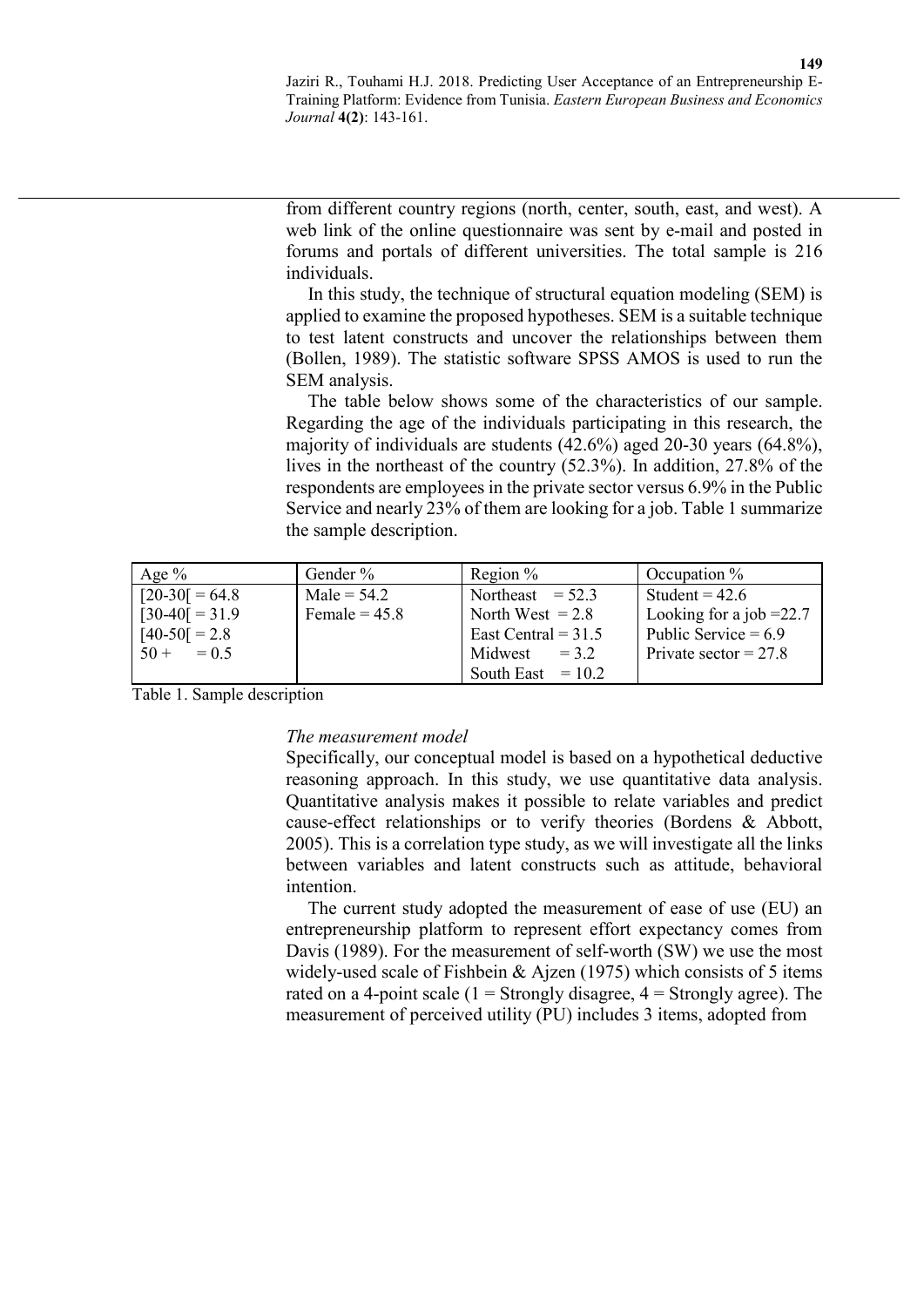Note: Extraction method: maximum likelihood; with Kaiser normalization.

Table 2. Pattern matrix

**150**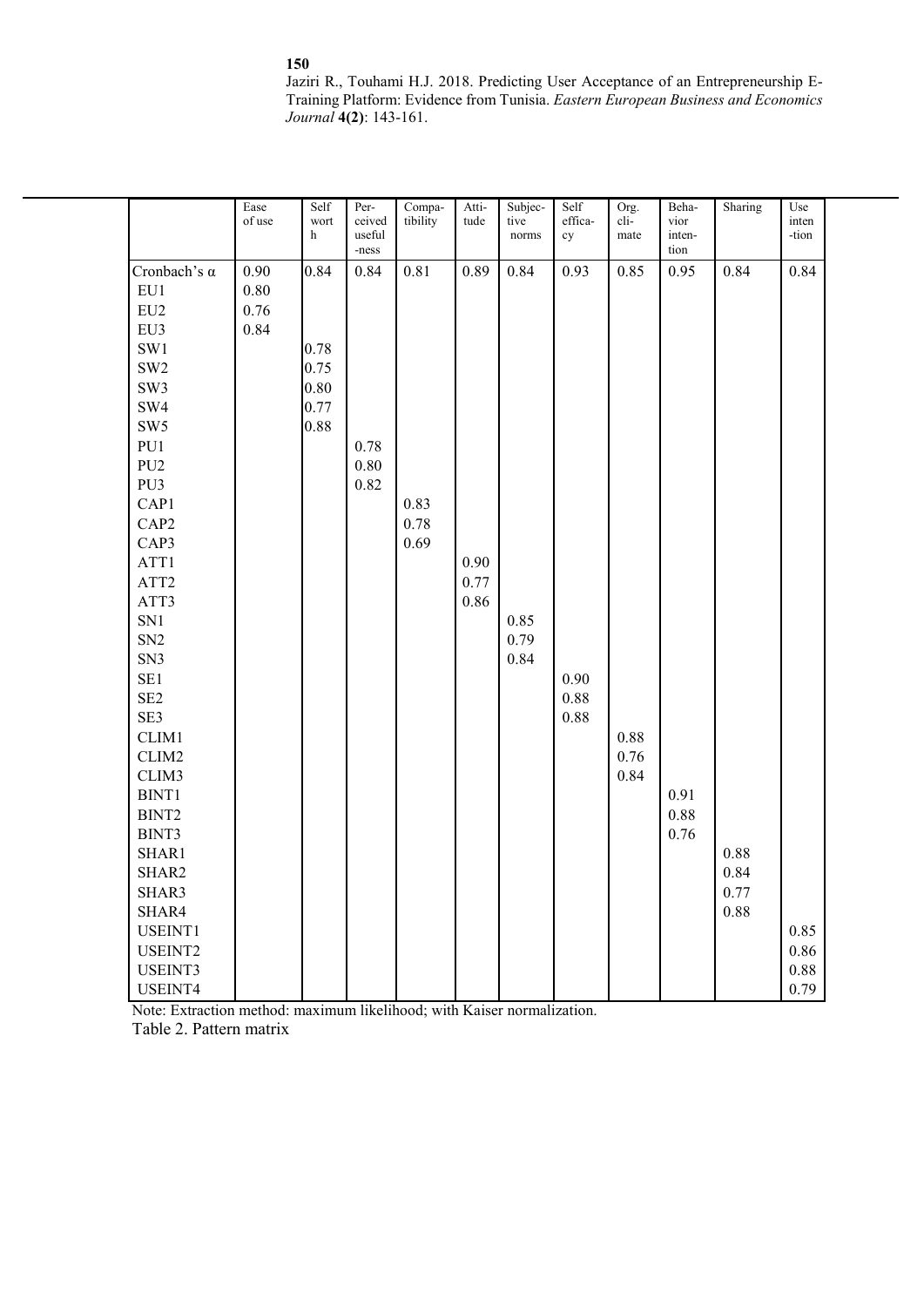Davis (1989). The questionnaire by Moore and Benbasat (1991) was originally designed for the measurement of capability (CAP). Therefore, the measurement of attitude (ATT) toward the acceptance of technology was provided by Davis et al. (1989). The measurement of self-efficacy (SE) perceptions comes from Bandura (1982). The study of Wasko and Faraj (2005) was used to measure the construct of sharing (SHAR).

Kaiser-Meyer-Olkin (KMO) was used to assess the suitability of the sample size for the SEM analysis. The value of KMO for this study is 0.854, signifying that the sample was satisfactory. Cronbach's *α* was used to check the reliability of the constructs (Bollen, 1989). The reliability of all our variables in this study exceeded 0.70. The pattern matrix resulting on principal component analysis (PCA) for all variables is presented in Table 2.

The validity of a latent construct means that the construct itself measures what it is supposed to measure (Nunally, 1978). The reliability of items was verified by dividing the sample into two sub-samples of female and male. We found that there is no difference between subsamples. Then, the items' convergence was measured by the value of Average Variance Extracted (AVE) (Hair et al., 2010). As a result, an AVE value above 0.5 indicates good convergence. Table 3 shows that there is no convergence validity problem in our study. Generally, the internal consistency of the latent constructs was acceptable.

| Variable      | <b>AVE</b> | Ease of<br>use | Perceive<br>d utility | Subjectiv<br>e norms | Self-<br>Efficacy | <b>Behavior</b><br>intention | Sharing  | Use<br>intention |
|---------------|------------|----------------|-----------------------|----------------------|-------------------|------------------------------|----------|------------------|
| EU            | 0.823      |                |                       |                      |                   |                              |          |                  |
| PU            | 0.874      | $0.776**$      |                       |                      |                   |                              |          |                  |
| <b>SN</b>     | 0.916      | 0.060          | 0.050                 |                      |                   |                              |          |                  |
| SE            | 0.948      | $-0.014$       | $-0.065$              | $0.268**$            |                   |                              |          |                  |
| <b>BINT</b>   | 0.793      | 0.049          | 0.051                 | $0.306**$            | $0.801**$         |                              |          |                  |
| <b>SHAR</b>   | 0.954      | 0.044          | 0.043                 | $-0.022$             | 0.055             | $0.587**$                    |          |                  |
| <b>USEINT</b> | 0.865      | $0.763**$      | $0.655**$             | 0.043                | $0.569**$         | $0.663**$                    | $0636**$ |                  |

Notes:  $* = p \le 0.05$ ;  $** = p \le 0.01$ ;  $*** = p \le 0.001$ Table 3. AVE and Correlation between latent constructs

## *Analysis and results*

The paper hypothesizes that subjective norms, self-efficacy and organizational climate would have indirectly a positive effect on the intention of use of an entrepreneurship e-training platform through the mediator of behavior intention.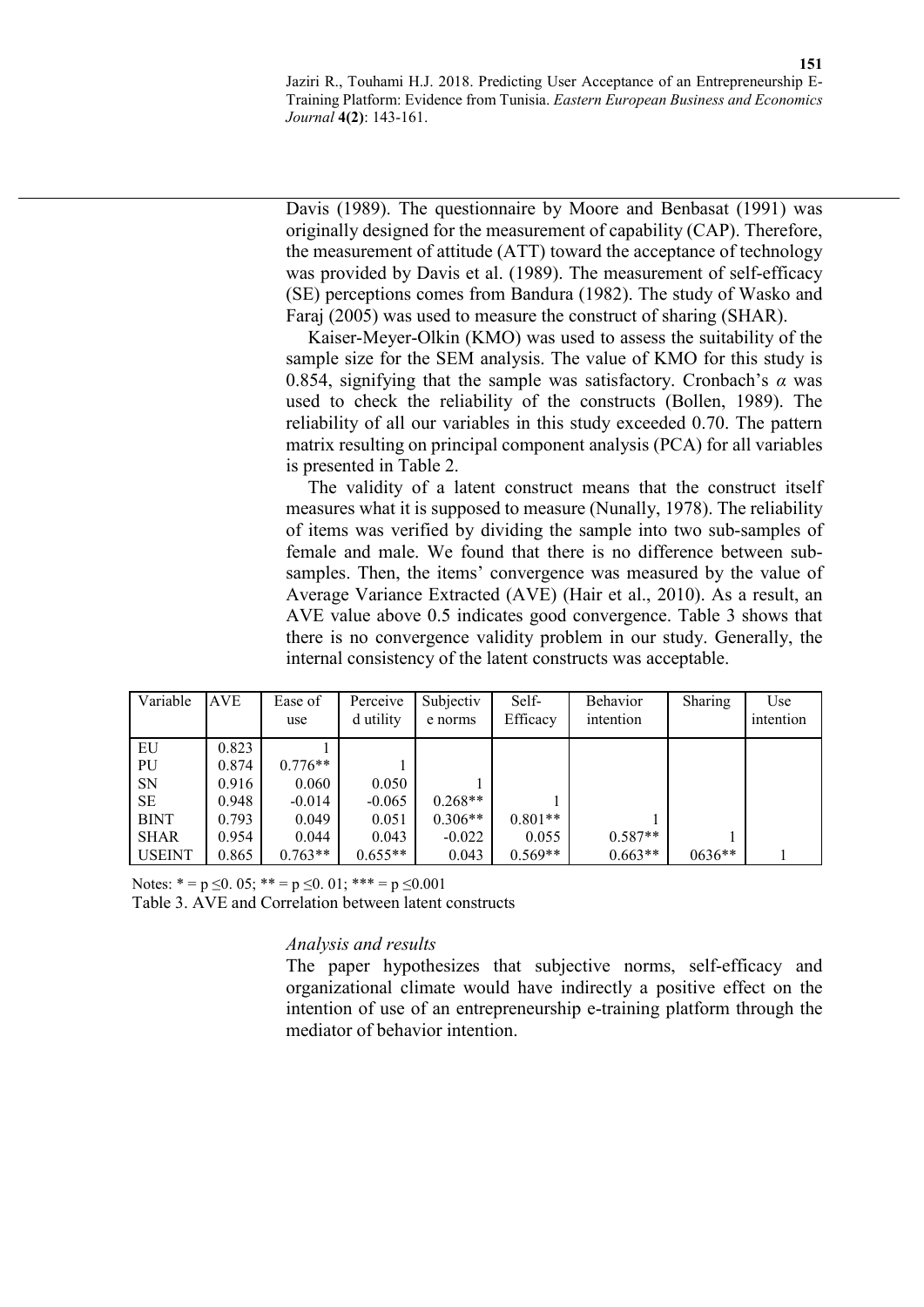Indirectly, ease of use, self-worth, perceived utility and capability influence the acceptance to use of an entrepreneurship e-training platform through the mediator of attitude as a determinant of planned behavior model.

The final results of the model are presented in Figure 2. Both significant and insignificant relationships between constructs are reported. The structural model also offers a good model fit, where The Comparative Fit Index (CFI) is 0.967, higher than the threshold of 0.95, and the Root Mean Square Error of Approximation (RMSEA) is reported at 0.043 (MacCallum et al., 1996).

The result of the SEM analysis (Table 3) suggests that two variables "perceived utility" (0.414,  $p= 0.000$ ) and "ease of use" (0.477,  $p=0.000$ ) are significantly related to the latent construct "attitude". The construct of subjective norms contribute to developing Tunisians' attitudes toward the use of new entrepreneurship e-training platform  $(0.801, p=0.01)$ .

We note in this stage that the sense of self-worth and compatibility do not have a significant effect on intention to use an entrepreneurship etraining platform. In fact, two hypotheses are validated (H2, H3) and two others are rejected (H1, H4).

The result shows that subjective norms is very significantly and positively related to behavioral intention. H6 is accepted. This means that subjective norms contribute to the development of intention to use an elearning platform in teaching entrepreneurship. We note that selfefficacy has a significant effect on behavior intention.

H7 examines a direct relationship between self-efficacy and behavioral intention. The result shows that the direct impact is significant. H7 receives support. It can thus be understood that selfefficacy of trainees has a very important role in accepting novelties. Therefore, there is no relationship between organizational climate and behavioral intention. H8 is rejected.

The last three hypotheses aim to verify the relationship between "attitude," "behavioral intention," "sharing" and use of the platform. The results indicate that both "behavioral intention" and "sharing" have significant relationships with the use of the system. Therefore, H9 and H10 are accepted. This means that having an important intention towards the use of the platform and the will of sharing of entrepreneurial information have positive effect on the acceptance of an entrepreneurial platform.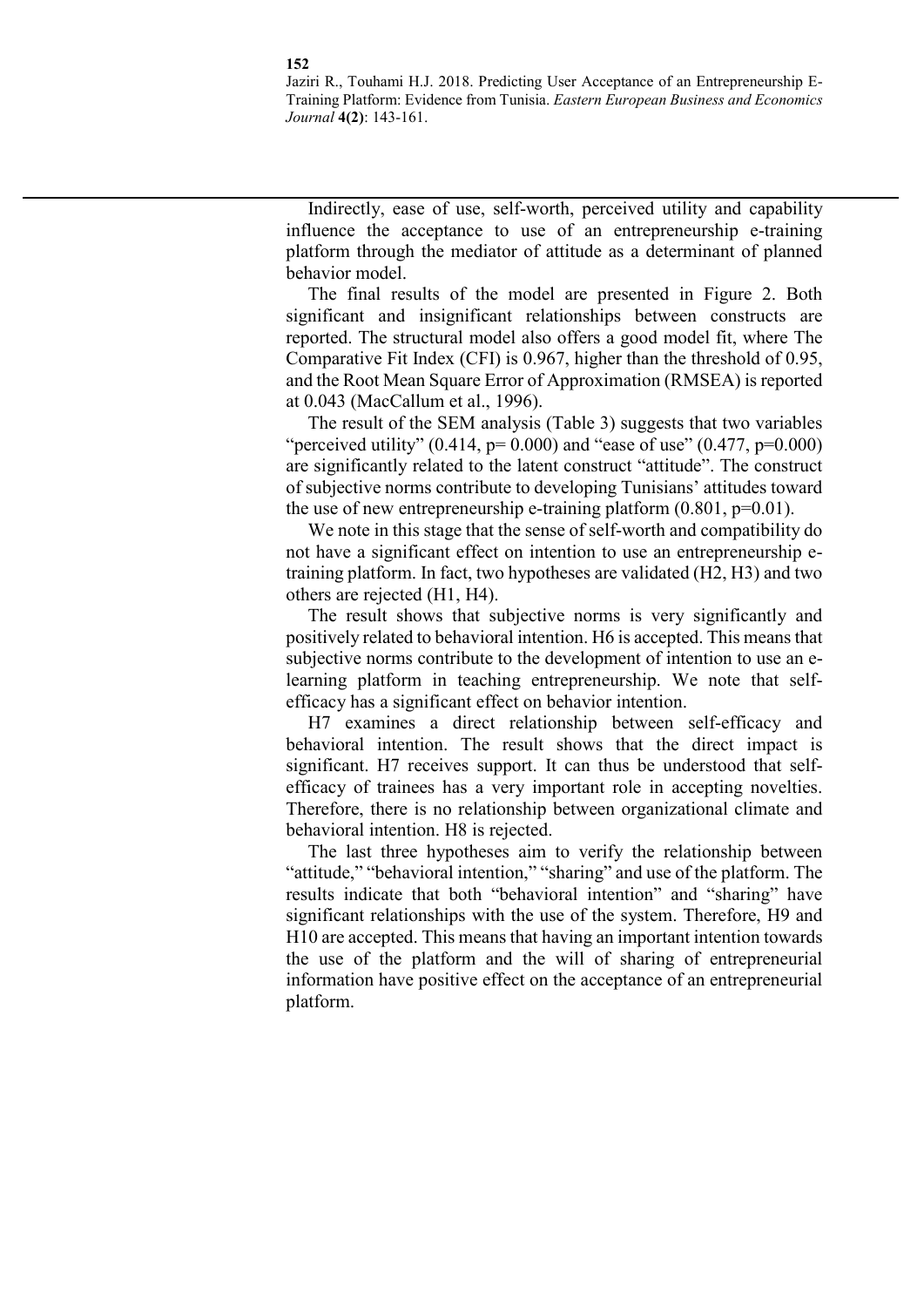

In the field of our research, determinants of the acceptance of an entrepreneurship e-training platform are powerful predictors, however, their interaction with each other in the process of prediction is less well studied. Table 4 summarizes accepted assumptions in our integrative model.

|                | Variable                  | Beta     | P-Value |
|----------------|---------------------------|----------|---------|
| H1             | Ease of use               | 0.447    | 0.000   |
| H <sub>3</sub> | Perceived utility         | 0.414    | 0.000   |
| H <sub>6</sub> | Subjective norms          | 0.801    | 0.000   |
| H7             | Self-Efficacy             | 0.775    | 0.000   |
| H9             | <b>Behavior</b> intention | 0.775    | 0.000   |
| H10            | Sharing                   | $-0.056$ | 0.000   |
|                |                           |          |         |

| Table 4. The |  |
|--------------|--|
| acceptable   |  |
| hypothesis   |  |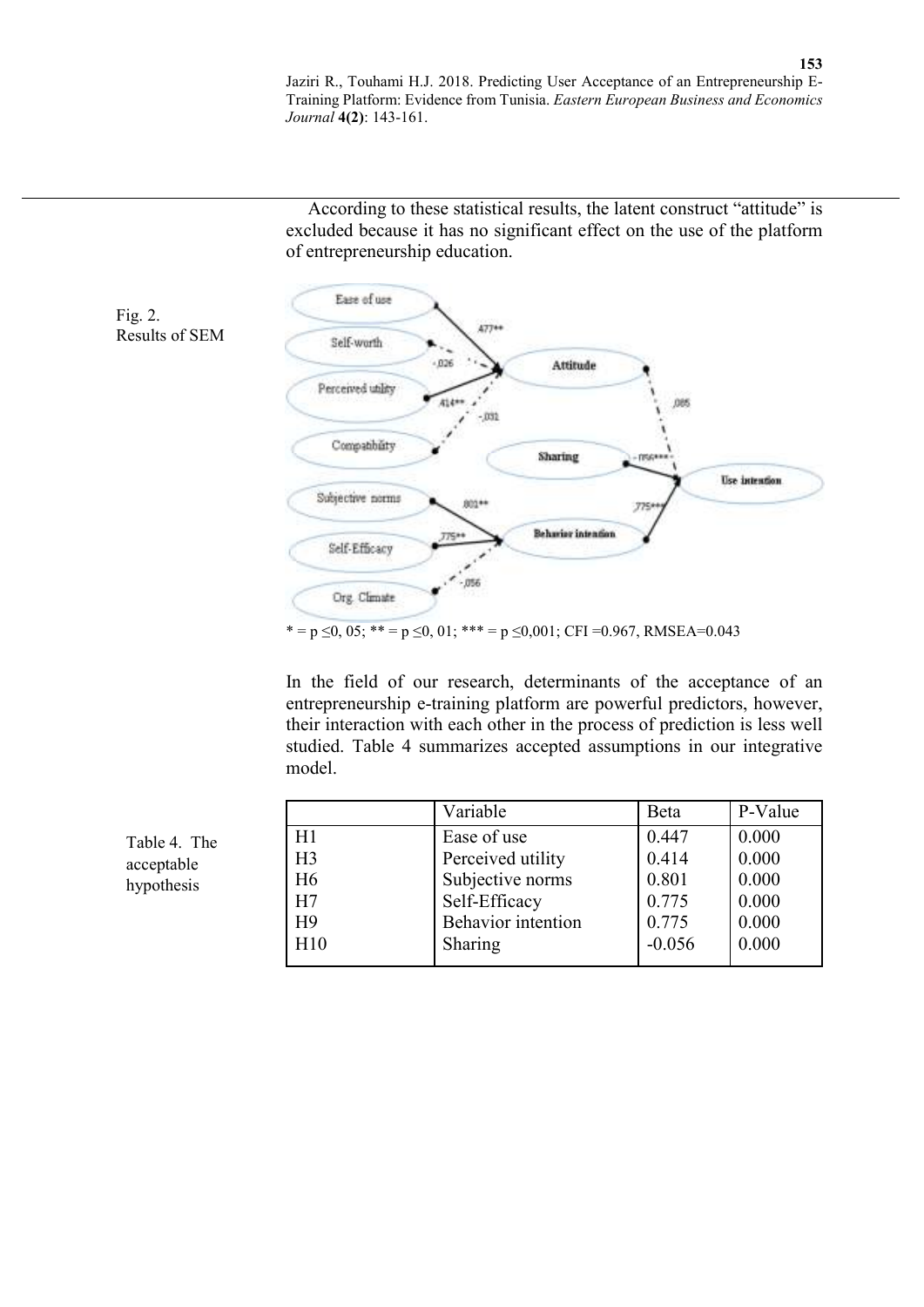#### **Discussion**

This paper develops an integrating model. The model states that the determinants of planned behavior model especially "subjective norms" and "self-efficacy" directly influence "behavior intention" and indirectly does so the "use intention" of an entrepreneurship e-training platform. At the same time, "ease of use" and "perceived utility" are positively associated with "attitude," which has not an effect on the acceptance of use of an entrepreneurial platform. SEM technique was used to scrutinize questionnaire data collected from Tunisian individuals (students, employees, etc.). There are three important findings.

First, the study shows that "attitudes," "behavioral intention" and the spirit of "sharing" among Tunisian individuals are significantly related to the integration of technology in entrepreneurship education and training. This finding justifies the important role of the trainees' behavioral intention in accepting a new online platform dedicated to entrepreneurship training.

Prompt changes in technology have deeply effected human behavior and activities. It appears that the Tunisian visualizes "ease of use" and "perceived utility" as very interesting to affect their attitude toward the adoption of ICT in entrepreneurship training. It is pertinent to note that users today are conscious of the potential of ICT and then tend to adopt it. Avari (2001) recommends that it is not sufficient for e-services providers to supply the same content via different mode but the platform have to propose value- additions to be attractive to users.

Second, the confirmation of the two accepted assumptions: "ease of use" and "perceived usefulness," indicates that our findings are consistent with the Davis (1989) study. In this context, Parasuraman & Grewal (2000) have identified subjective barriers that determine the resistance to the acceptance of new technology. Psychological factors such as "perceived utility" by users play a major role in the success or failure of a techno innovative initiative (Parasuraman & Grewal, 2000).

In addition, "self-worth" and "compatibility" do not support the "attitude" of individuals towards the use of the entrepreneurial education platform. This funding does not conform to those of several previous authors (Chau & Hu, 2001; Chen et al., 2009; Corrocher, 2011; Liao & Lua, 2008; Moore & Benbasat, 1991) who argue that compatibility is an important determinant in accepting the integration of a new technology.

#### **154**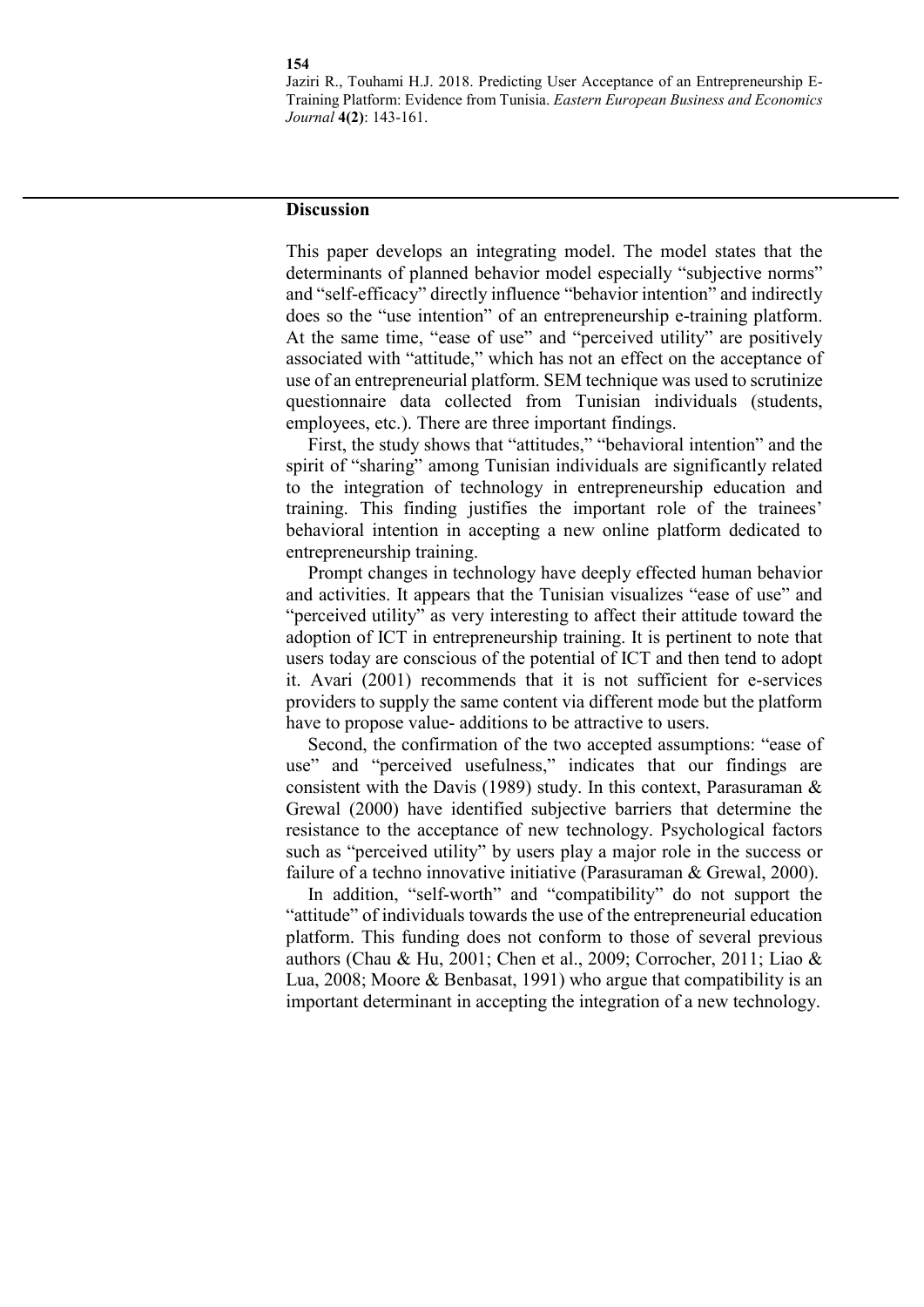The results of the analysis indicate that subjective norms present a positive relationship with behavioral intention. This signifies that "subjective norms" (Media, trainers, trainees and professors) positively affects the intention of learners and trainees towards the use of ICT in the field of entrepreneurship education.

Regarding the relationship between "self-efficacy" and "behavioral intention," the results show that this "self-efficacy" contributes to the development of the behavioral intention of individuals. This result confirms previous research by Henry & Stone (1995) and Venkatesh & Davis, (2000) who argue that self-efficacy has a positive influence on behavioral intention. Furthermore, in their meta-analytic study Bae et al. (2014) find that self-efficacy due to business education can significantly increase students' entrepreneurial intention.

## *Implications*

Regarding "Behavioral Intention," there are two implications. First, etraining platforms are considered by Tunisians easy to use and very useful to give support to entrepreneurs. Individuals who believe in "ease of use" have a favorable effect on their attitude, therefore, on their intention to use an e-training platform dedicated to entrepreneurship. Second, the "perceived utility" strengthens the acceptance of an entrepreneurial platform. A focus on constructing a positive attitude and improving self-efficacy could be a practical guidance to encourage future entrepreneurs to use the e-training platform.

Regarding self-efficacy, this study suggests that learners and trainees who have a higher level of self-efficacy have a higher behavioral intention than those with a low level. This is not surprising, since the trainee's sense of self-efficacy increases toward his ability to easily adapt with the novelties, always corresponded to an increase of his "behavioral intention" as well. As a result, trainees (students, employees, etc.) may not be aware of the importance of introducing ICT in entrepreneurship training. Improving entrepreneurship training may enhance trainees' confidence to improve their skills via a platform.

# *Limitations and future research*

There are several limitations of this study. First, this study has used a heterogeneous sample of Tunisians namely: students, unemployed, and employees in both public and private sector. It is interesting to explore whether the socioprofessional category matters, because Lee et al. (2011)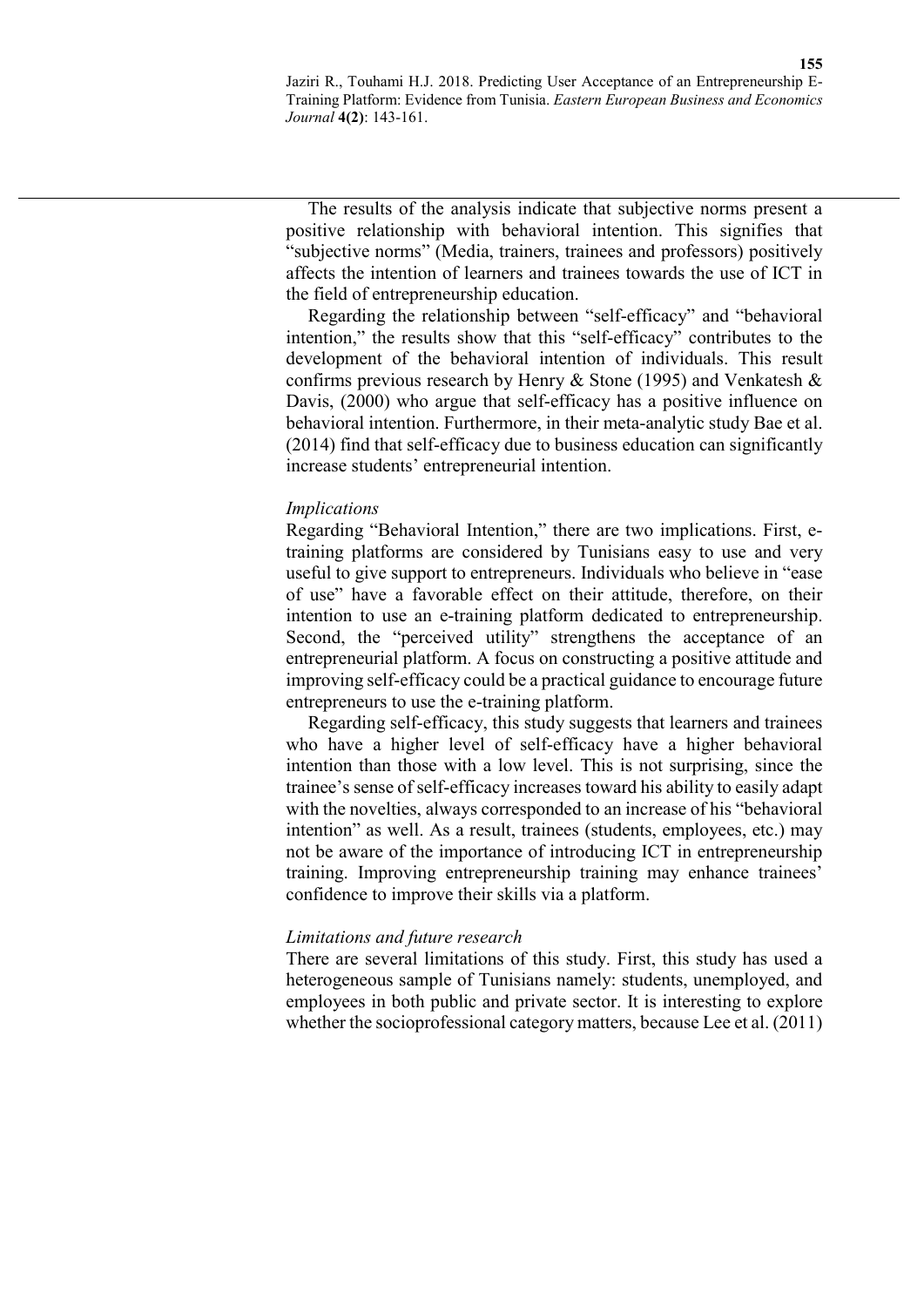have suggested that professional specialization can influence behavior intention, especially entrepreneurial action. Future research could use different samples and countries to explore the difference between professions.

The second limitation of this study is the use of cross-sectional data analysis, because time can effect attitude and behavior intention. Future research could use panel data collected at multiple points in time to examine a dynamic relationship between latent constructs.

The last limitation relates to the concept of subjective norms. In order to better understand the influence and importance of subjective norms on the behavioral intention of individuals, it may be suggested that other elements need to be considered for further analysis in the future. Therefore, future studies can explore the role of media, professors, and colleagues in adopting such platform. For example, a recommendation from your teacher or co-worker regarding the use of an e-training platform dedicated primarily to entrepreneurship can have a positive effect on the degree of acceptance of this didactic tool.

## **Conclusion**

**156** 

Understanding the link between entrepreneurship education and elearning platforms is a less studied topic in the literature. To our knowledge, the current study is the first to deal with this topic. This study contributes to research in entrepreneurship. The purpose of this study is to examine the relationship several latent constructs and the intention to use of an e-training platform dedicated to entrepreneurship. This study proposed an integrated model built by blending planned behavior model and technology acceptance model (TAM). Survey data from 216 Tunisians were collected, and SEM was performed. Regardless of the limitations, this study has generated two interesting findings. The spirit of "sharing," "ease of use" and "perceived utility" strengthen the acceptance of an entrepreneurial platform. In addition, building a positive attitude and improving self-efficacy could be a crucial lever to exhort Tunisians to use the e-training platform. Therefore, future studies can use mind mapping to explore individuals' representations of using entrepreneurial e-training platform.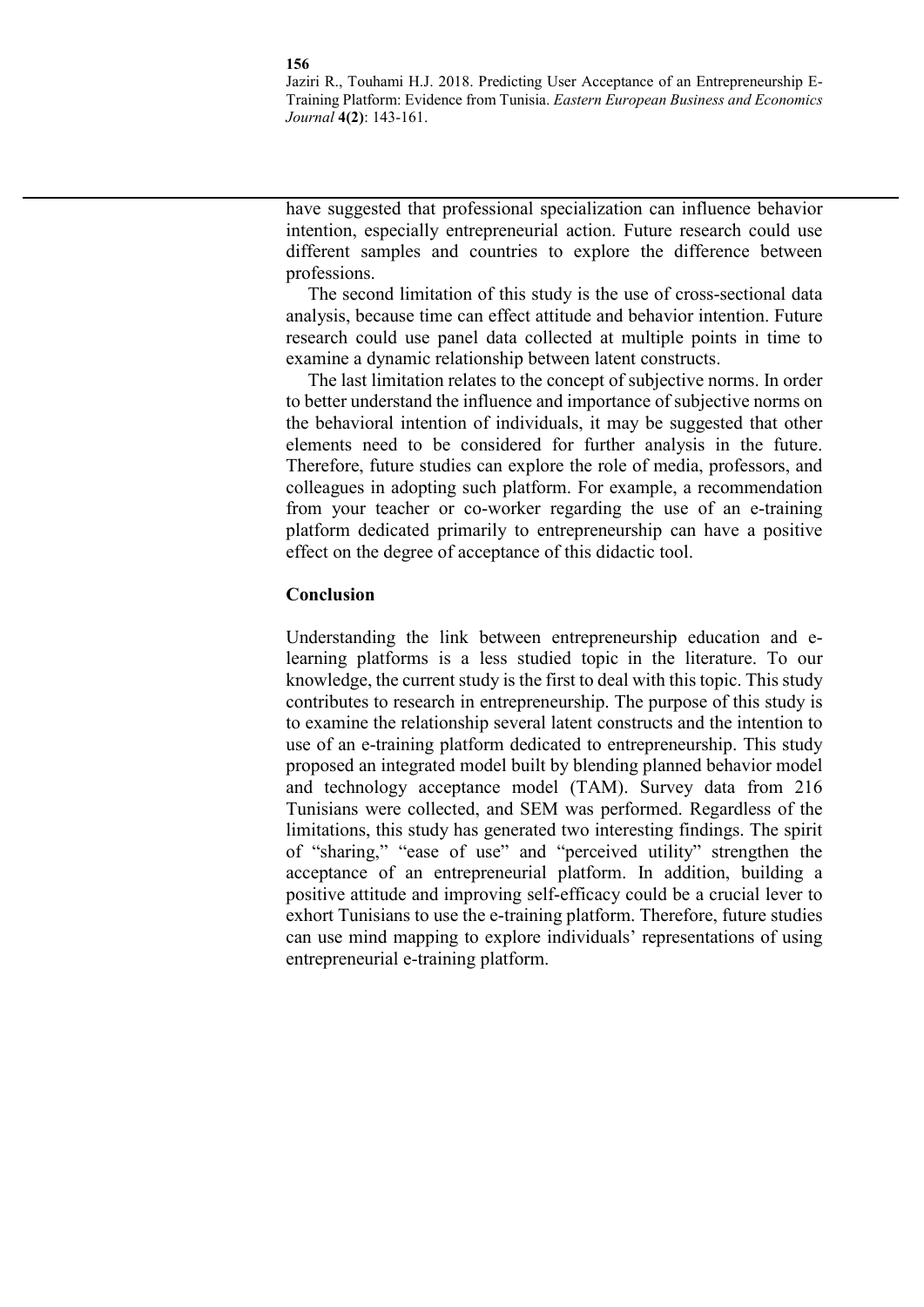## **References**

- Ajzen, I., & Fishbein, M. (1980). *Understanding attitudes and predicting social behavior*. Cliffs, NJ: Prentice-Hall.
- Bandura, A. (1982). Self-efficacy mechanism in human agency. *American Psychologist*, **37(2)**, 122-147.
- Bandura, A. (2007). Much ado over faulty conception of perceived selfefficacy grounded in faulty experimentation. *Journal of Social and Clinical Psychology*, **26(6)**, 641-758.
- Bang, H., Ellinger, A. E., Hadimarcou, J., & Traichal, P. A. (2000). Consumer Concern, Knowledge, Belief and Attitude toward Renewable Energy: An Application of the Reasoned Action Theory. *Psychology & Marketing*, **17(6)**, 449-468
- Bollen, K.A. (1989). *Structural Equations with Latent Variables*. New York: John Wiley & Sons.
- Bordens, K. S., & Abbott, B. B. (2005). Research design and methods: A process approach (6th ed.). Boston: McGraw-Hill.
- Bock, G-W., Zmud, R-W., Kim, Y-G., & Lee, J-N. (2005). Behavioral Intention Formation in Knowledge Sharing: Examining the Roles of Extrinsic Motivators, Social-Psychological Forces, and Organizational Climate. *MIS Quarterly*, **29(1)**, 87-111.
- Çelik, A. (2006). Entrepreneurship as an employment policy. Proceedings of the International Congress Series on Entrepreneurship. Kyrgyzstan-Turkey Manas University International Entrepreneurship Congress. 11(86) 25-27: 468 - 469.
- Chau, P., & Hu, P. (2001). Information Technology Acceptance by Individual Professionals: A Model of Comparison Approach. *Decision Sciences*, **32(4)**, 699‐719.
- Chen, C. C., Greene, P. G., & Crick, A. (1998). Does entrepreneurial self-efficacy distinguish entrepreneurs from managers?. *Journal of Business Venturing*, **13(4)**, 295-316.
- Chen, I. Y. L., Chen, N. S., & Kinshuk. (2009). Examining the factors influencing participants' knowledge sharing behavior in virtual learning communities. *Educational Technology & Society*, **12(1)**, 134–148.
- Corrocher, N. (2011). The adoption of Web 2.0 services: an empirical investigation. *TechnologicalForecasting& Social Change*, **78(4)**, 547–558.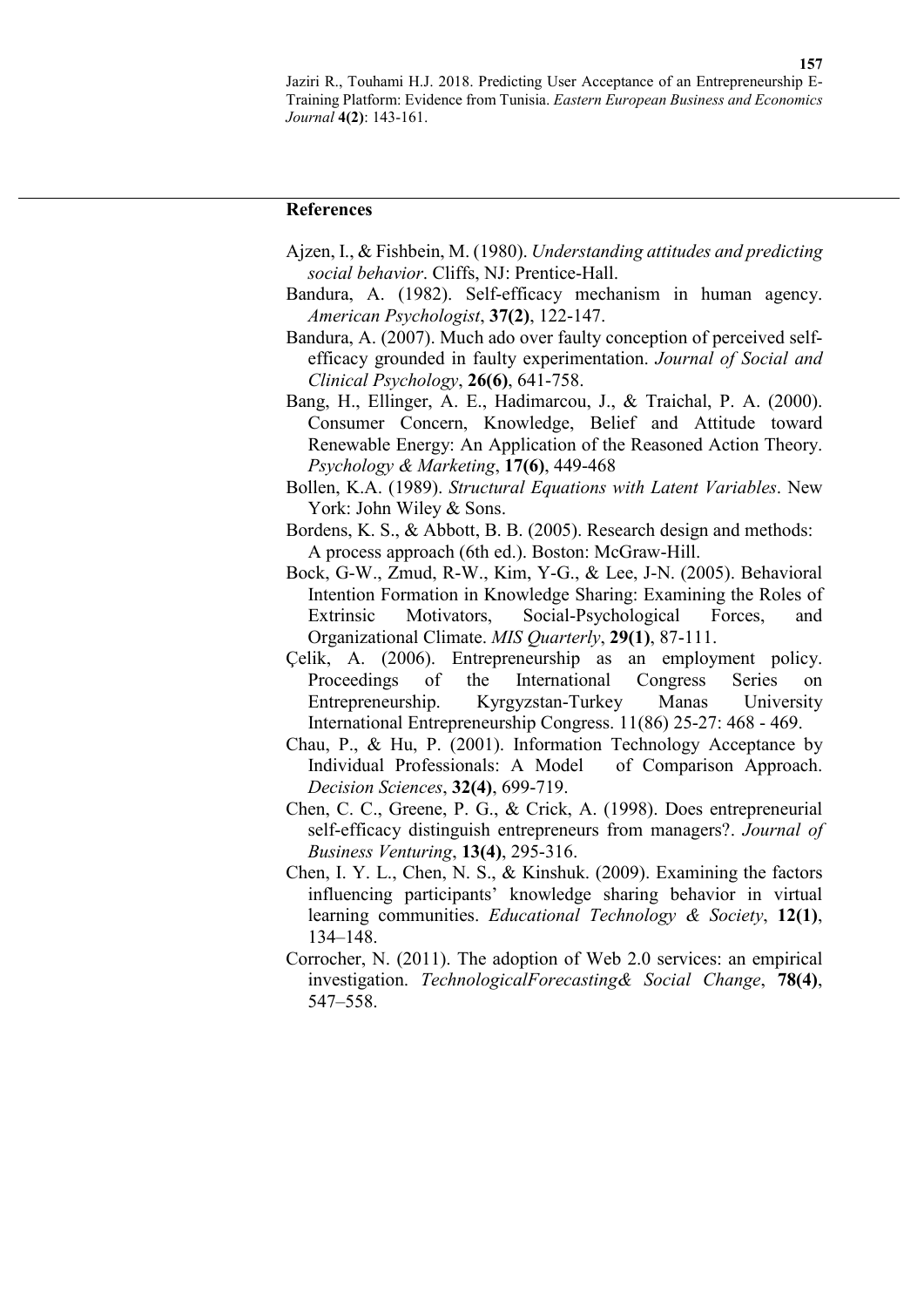- Daamen, D., van der Lans, I.A., & Midden. C. (1990). Cognitive structures in the perception of modem technologies. *Science, Technology, and Human Values*, **15,** 202-25.
- Davis, F. D. (1989). Perceived usefulness, perceived ease of use, and user acceptance of information technology. *MIS Quarterly*, **13**, 319– 340.
- Davis, F. D., Bagozzi, R., &Warshaw, P. R. (1989). User acceptance of computer technology: a comparison of two theoretical models. *Management Science*, **35(8)**, 982–1003.
- DeTienne, D. R., & Chandler, G. N. (2007). The role of gender in opportunity identification. *Entrepreneurship Theory and Practice*, **31(3)**, 365-386.
- Drucker, P. (1985). *Innovation and entrepreneurship: Practice and principles.* London: Heinemann.
- Fishbein, M., & Ajzen, I. (1975). *Belief, attitude, intentions and behavior: An introduction to theory and research*. Reading: Addison-Wesley.
- Gibb, A.A. (2002). In pursuit of a new 'enterprise' and 'entrepreneurship' paradigm for learning: creative destruction, new values, new ways of doing things and new combinations of knowledge. *International Journal of Management Reviews*, **4(3)**, 233- 269.
- Gibb, A. (2005). Towards the entrepreneurial university Entrepreneurship education as a lever for change. National Council for Graduate Entrepreneurship Policy Paper #003. Retrieved November 14, 2015, from http://ncee.org.uk/wpcontent/uploads/2014/06/towards the entrepreneurial university.pd f
- Hair, J.J.F., Black, W.C., Babin, B.J., & Anderson, R.E. (2010). *Multivariate Data Analysis: A Global Perspective*. Harlow, UK: Pearson Education.
- Henry, C., Hill, F., & Leitch, D. (2005). Entrepreneurship education and training: Can entrepreneurship be taught? Part II. *Education and Training*, **47(3)**, 158–169.
- Henry, J. W., & Stone, R. W. (1995). A structural equation model of job performance using a computer-based order entry system. *Behaviour and Information Technology*, **14(3)**, 163- 173.
- Ibicioglu, H., Baysal, H., & Ozkul, A. (2009). The role of high education in entrepreneurship training in respect of transition economies:

#### **158**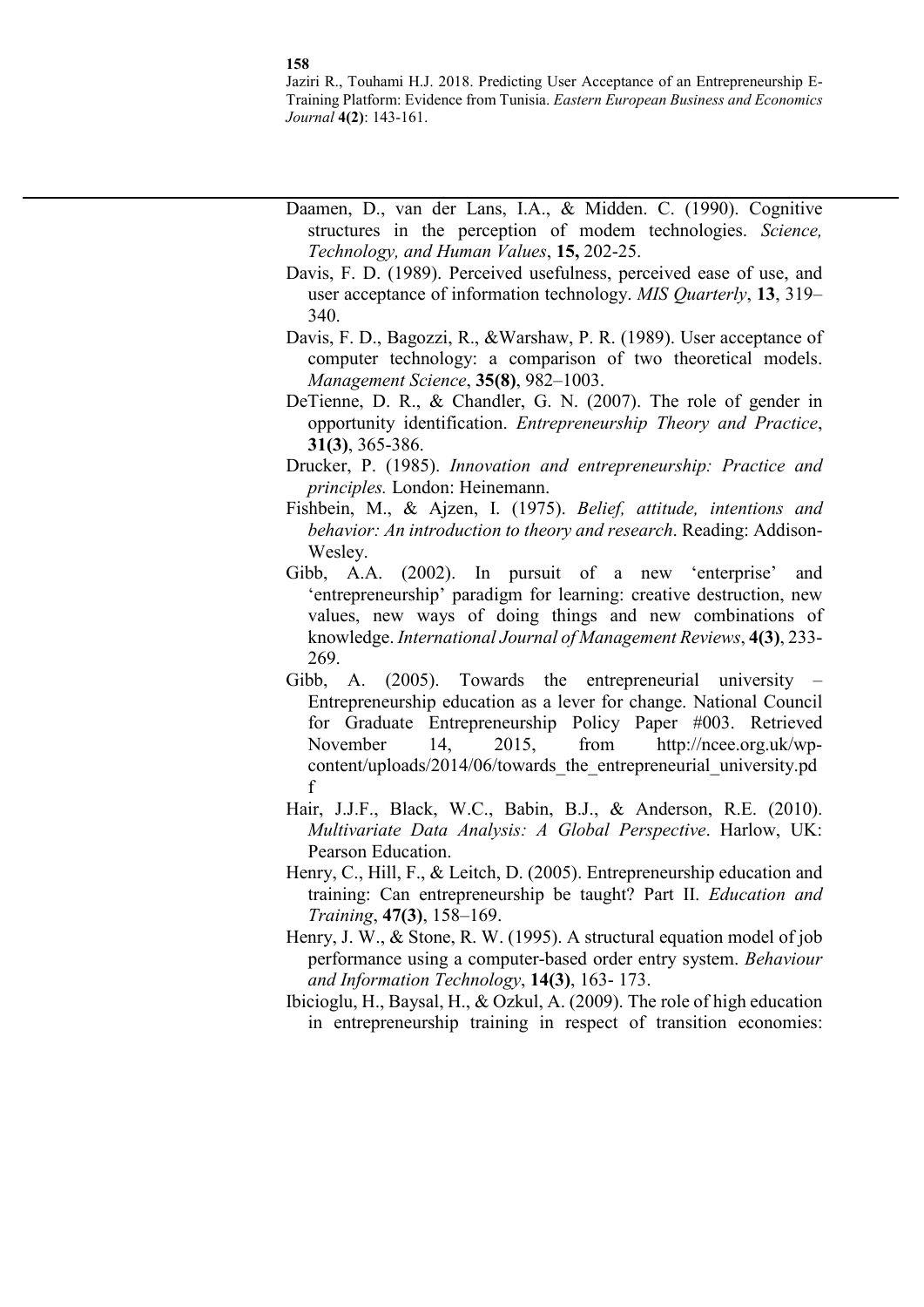Albania sample. University of Suleyman Demirel, Isparta, Turkey, pp.91-108. Retrieved October 24, 2017, from https://s3.amazonaws.com/academia.edu.documents/5537532/volum e1.pdf?AWSAccessKeyId=AKIAIWOWYYGZ2Y53UL3A&Expire s=1529587352&Signature=fggAK4C9hbmrfksH2NM9W1JUkLs%3 D&response-content-

disposition=inline%3B%20filename%3DTHE\_STUDY\_OF\_DIFFE RENTIAL\_RELATIONSHIPS.pdf#page=105

- Jarvenpaa, S. L., & Staples, D. S. (2000). The use of collaborative electronic media for information sharing: an exploratory study of determinants. *The Journal of Strategic Information Systems*, **9(2)**, 129–154.
- Jaziri, R., & Ben Hassen, I. (2015). Entrepreneurship Versus E-learning: Empirical evidence from Tunisia. *International Journal of learning Management System*, **3(1)**, 1-12.
- Jaziri, R., & Parturel, R. (2009). L'intention entrepreneuriale de l'universitaire : vers un consensus conceptuel de "l'Academic Entrepreneurship" à l'acadépreneuriat. Actes du colloque international sur «l'entrepreneuriat à la recherche de l'intention : l'imagination au service de la gestion». 29-30 janvier 2009. ESC Bretagne Brest. Retrieved December 2, 2017 from https://www.researchgate.net/profile/Raouf\_Jaziri/publication/23724 8156 L'intention entrepreneuriale de l'universitaire v ers un con sensus conceptuel de l'academic entrepreneurship a l'acadeprene uriat/links/00463526ebe95a1745000000/Lintentionentrepreneuriale-de-luniversitaire-v-ers-un-consensus-conceptuel-

de-lacademic-entrepreneurship-a-lacadepreneuriat.pdf

- Kourilsky, M. L. (l995). Entrepreneurship education: Opportunity in search of curriculum. *Business education forum*, **50(10)**, 11-15.
- Lee, L., Wong, P.K., Foo, M.D., & Leung, A. (2011). Entrepreneurial intentions: the influence of organizational and individual factors. *Journal of Business Venturing*, **26(1)**, pp. 124-136.
- Liao, H. L., & Lua, H. P. (2008). The role of experience and innovation characteristics in the adoption and continued use of e-learning websites. *Computers & Education*, **51(4)**, 1405-1416.
- MacCallum, R.C., Browne, W.M., & Hazuki, M.S. (1996). Power analysis and determination of sample size for covariance structure modeling. *Psychological Methods*, **1(2)**, 130-149.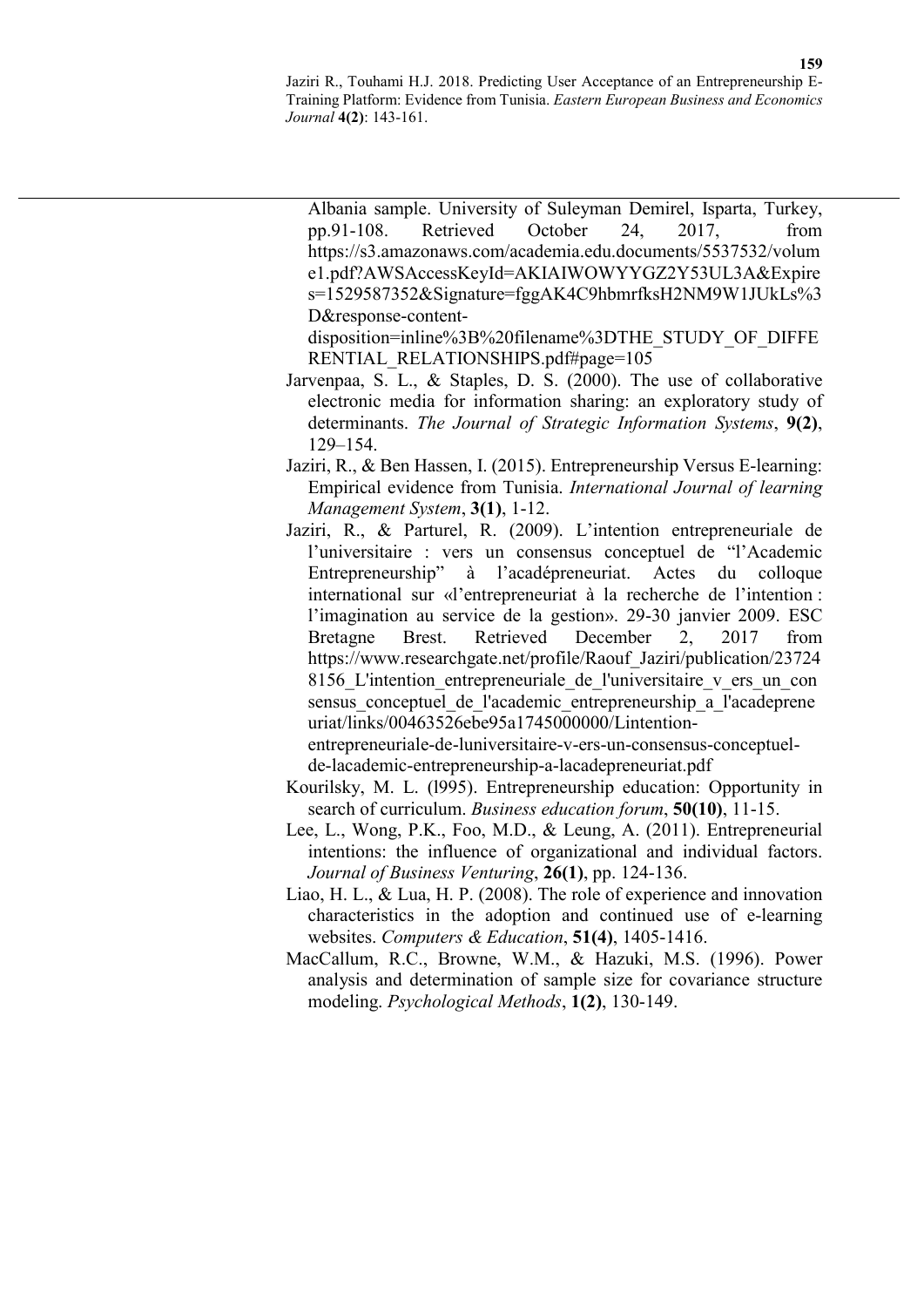Jaziri R., Touhami H.J. 2018. Predicting User Acceptance of an Entrepreneurship E-Training Platform: Evidence from Tunisia. *Eastern European Business and Economics Journal* **4(2)**: 143-161.

- Matlay H. (2003). Researching entrepreneurship and education: Part 2: what is entrepreneurship education and does it matter?. *Education and Training*, **48(8/9)**, 704-718.
- Matlay, H. (2005). Entrepreneurship education in UK Business Schools: conceptual, contextual and policy considerations. *Journal of Small Business and Enterprise Development*, **12(4)**, 627-43.
- Matlay, H. (2006). Entrepreneurship education: more questions than answers?. *Education and Training*, **48(5)**, 293-295.
- Matlay, H. (2009). Entrepreneurship education in the UK: A critical analysis of stakeholder involvement and expectations. *Journal of Small Business and Enterprise Development*, **16(2)**, 355-368.
- McClelland, D. (1964). *The Achieving Society*. New York: Free Press.
- Moore, G. C., & Benbasat, I. (1991). Development of an instrument to measure the perceptions of adopting an information technology innovation. *Information SystemsResearch*, **2(3)**, 192–222.
- Nunally, J.C. (1978). *Psychometric Theory*. New York: McGraw-Hill.
- Parasuraman, A., & Grewal, D. (2000). The impact of technology on the quality-value-loyalty chain: A research agenda. *Journal of the Academy of Marketing Science*, **28(1)**, 168–174.
- Rae, D. (2005). Entrepreneurial learning: a narrative-based conceptual model, *Journal of Small Business and Enterprise Development*, 12(3), 323-335)
- Ronstadt, R. (1987). The educated entrepreneurs: a new era of entrepreneurial education is beginning. *American Journal of Small business*, **11(4)**, 37-53.
- Rosenblatt, Z., Bergman, N., Erez, M. & De-Haan, U. (2008). The impact of entrepreneurship training on entrepreneurial competences of high-school students. (IntEnt2008) Conference, Oxford, Ohio, USA, 17–20 July 2008. Retrieved August 2, 2015 from http://www. intent-conference.com/DWD/\_621/upload/media\_1987.pdf.
- Souitaris, V., Zerbinati, S., & AI-Laham, A. (2007). Do entrepreneurship programmes raise entrepreneurial intention of science and engineering students? The effect of learning, inspiration and resources. *Journal of Business Venturing*, **22(4)**, 566-591.
- Triandis, H.C. (1980). *Values, attitudes, and interpersonal behavior.* Nebraska Symposium on motivation, 1979: Beliefs, Attitudes, and values. Lincoln: University of Nebraska Press.
- Tuten, T. L., & Urban, D. J. (1999). Specific Responses to Unmet Expectations: The Value of Linking Fishbein's Theory of Reasoned